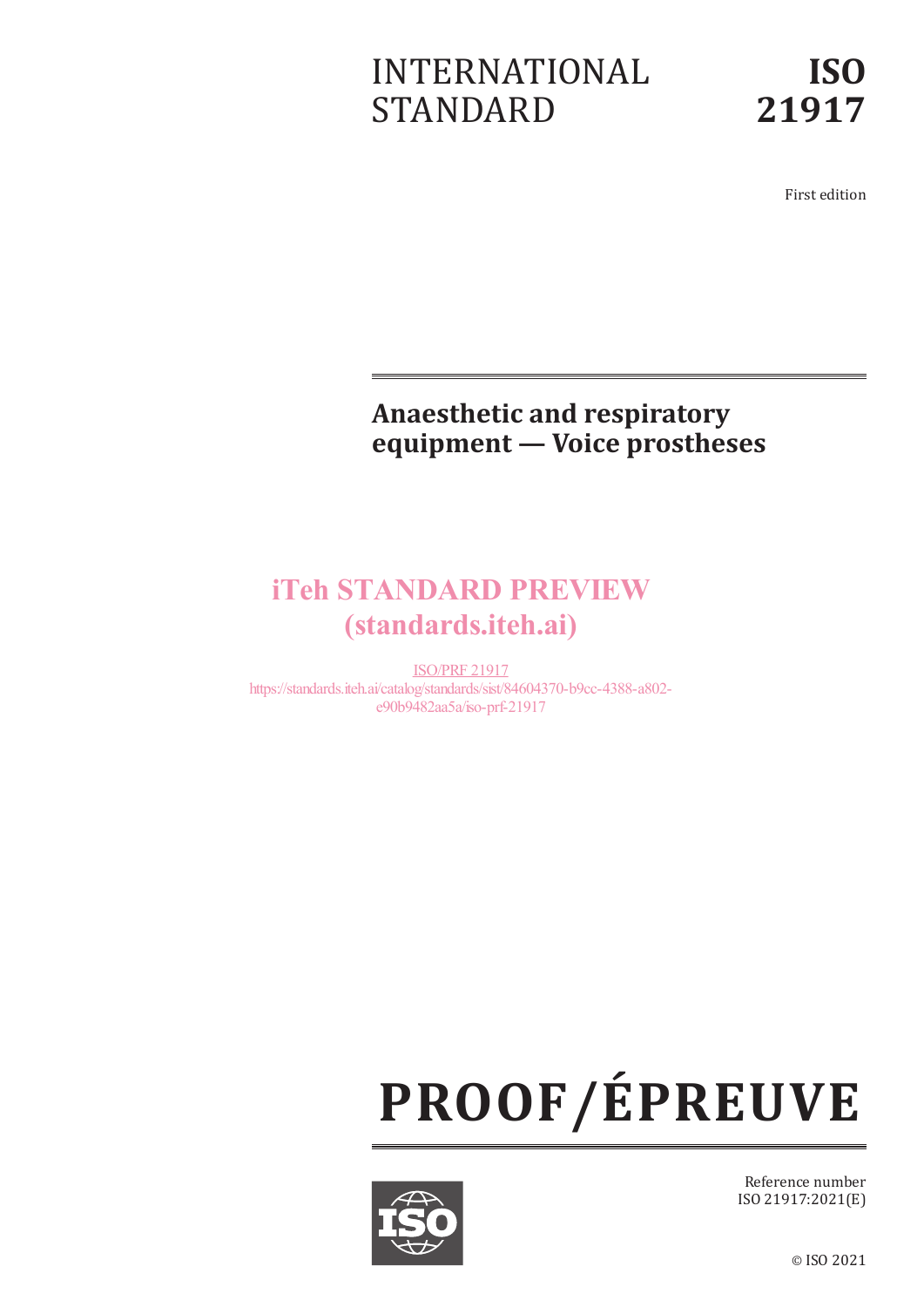# iTeh STANDARD PREVIEW (standards.iteh.ai)

ISO/PRF 21917 https://standards.iteh.ai/catalog/standards/sist/84604370-b9cc-4388-a802 e90b9482aa5a/iso-prf-21917



#### **COPYRIGHT PROTECTED DOCUMENT**

#### © ISO 2021

All rights reserved. Unless otherwise specified, or required in the context of its implementation, no part of this publication may be reproduced or utilized otherwise in any form or by any means, electronic or mechanical, including photocopying, or posting on the internet or an intranet, without prior written permission. Permission can be requested from either ISO at the address below or ISO's member body in the country of the requester.

ISO copyright office CP 401 • Ch. de Blandonnet 8 CH-1214 Vernier, Geneva Phone: +41 22 749 01 11 Email: copyright@iso.org Website: www.iso.org

Published in Switzerland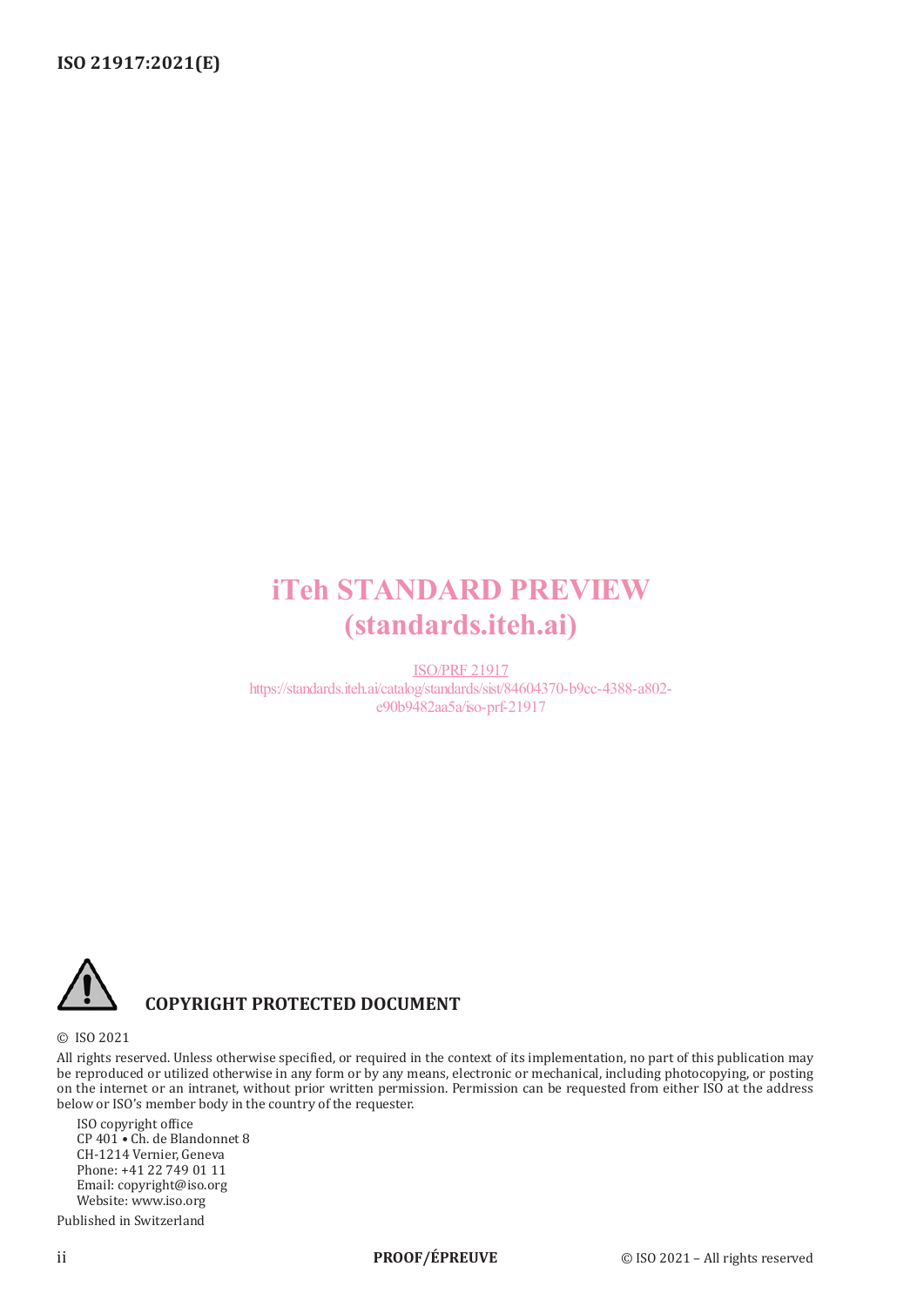Page

## **Contents**

| 1                                                                                                                                                                                                                              |                                                                                                                                                                                                                                      |                                                                                                                                                                                                                                                                                                                                                                                                                                                                        |  |
|--------------------------------------------------------------------------------------------------------------------------------------------------------------------------------------------------------------------------------|--------------------------------------------------------------------------------------------------------------------------------------------------------------------------------------------------------------------------------------|------------------------------------------------------------------------------------------------------------------------------------------------------------------------------------------------------------------------------------------------------------------------------------------------------------------------------------------------------------------------------------------------------------------------------------------------------------------------|--|
| 2                                                                                                                                                                                                                              |                                                                                                                                                                                                                                      |                                                                                                                                                                                                                                                                                                                                                                                                                                                                        |  |
| 3                                                                                                                                                                                                                              | Terms and definitions <b>contract to the contract of the contract of the contract of the contract of the contract of the contract of the contract of the contract of the contract of the contract of the contract of the contrac</b> |                                                                                                                                                                                                                                                                                                                                                                                                                                                                        |  |
| 4                                                                                                                                                                                                                              |                                                                                                                                                                                                                                      |                                                                                                                                                                                                                                                                                                                                                                                                                                                                        |  |
| 5                                                                                                                                                                                                                              | 5.1<br>5.2                                                                                                                                                                                                                           |                                                                                                                                                                                                                                                                                                                                                                                                                                                                        |  |
| 6                                                                                                                                                                                                                              | 6.1<br>6.2<br>6.3<br>6.4                                                                                                                                                                                                             | General requirements 2000 and 2000 and 2000 and 2000 and 2000 and 2000 and 2000 and 2000 and 2000 and 2000 and 2000 and 2000 and 2000 and 2000 and 2000 and 2000 and 2000 and 2000 and 2000 and 2000 and 2000 and 2000 and 200<br>Valve leakage <u>manus and the set of the set of the set of the set of the set of the set of the set of the set of the set of the set of the set of the set of the set of the set of the set of the set of the set of the set of</u> |  |
| 7                                                                                                                                                                                                                              |                                                                                                                                                                                                                                      |                                                                                                                                                                                                                                                                                                                                                                                                                                                                        |  |
| 8                                                                                                                                                                                                                              |                                                                                                                                                                                                                                      |                                                                                                                                                                                                                                                                                                                                                                                                                                                                        |  |
| 9                                                                                                                                                                                                                              | 9.2<br>9.3                                                                                                                                                                                                                           | Information supplied by the manufacturery PREVIEW 33<br>Marking Instructions for use standards.itch.ai) 34                                                                                                                                                                                                                                                                                                                                                             |  |
| Annex A (informative) Rationale Entertainment Research of the Second Line of the Second Line of the Second Line of the Second Line of the Second Line of the Second Line of the Second Line of the Second Line of the Second L |                                                                                                                                                                                                                                      |                                                                                                                                                                                                                                                                                                                                                                                                                                                                        |  |
| Annex B (normative) Test methods i/catalog/standards/sist/84604370-b9cc-4388-a802-<br>e90b9482aa5a/iso-prf-21917                                                                                                               |                                                                                                                                                                                                                                      |                                                                                                                                                                                                                                                                                                                                                                                                                                                                        |  |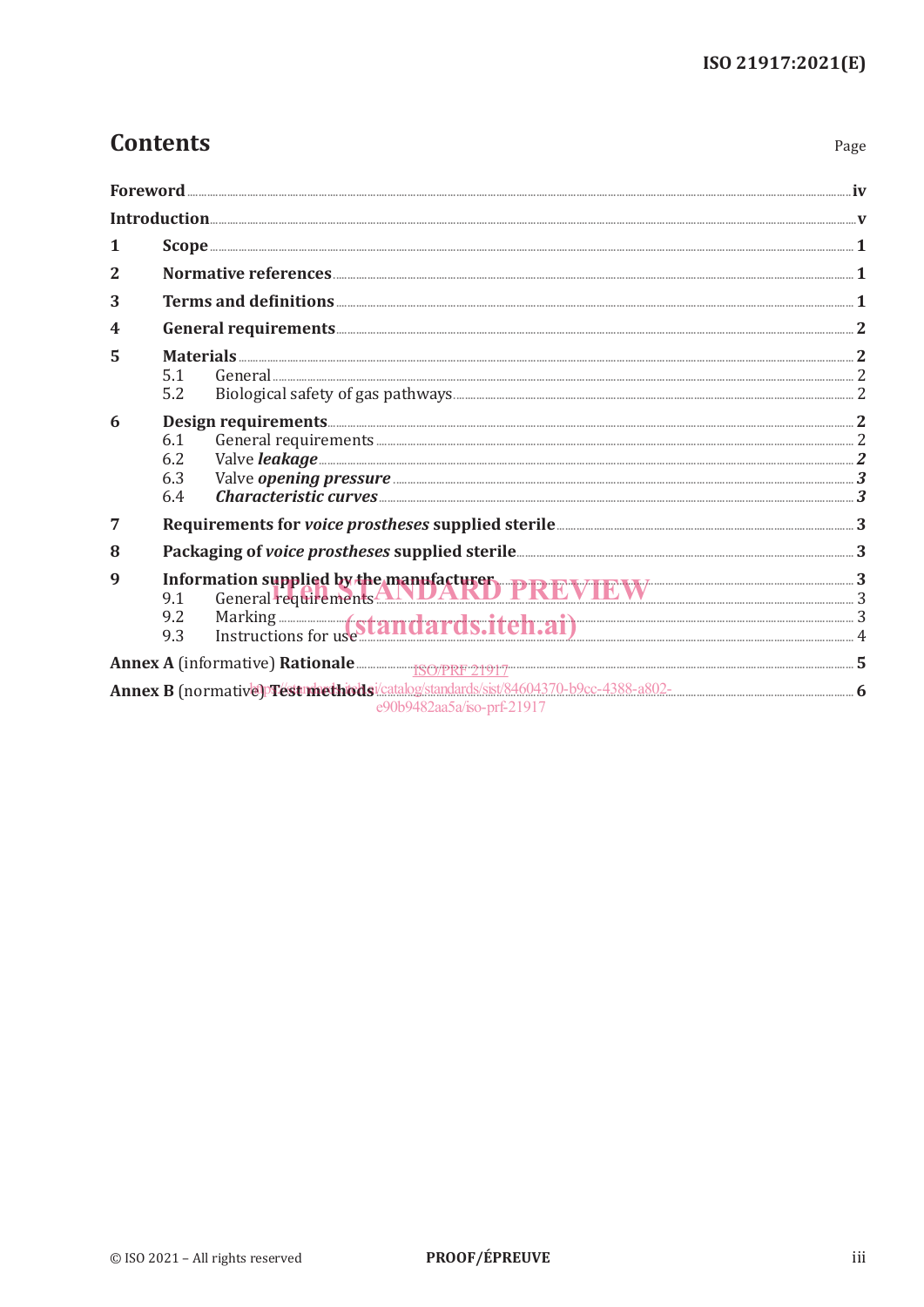## **Foreword**

ISO (the International Organization for Standardization) is a worldwide federation of national standards bodies (ISO member bodies). The work of preparing International Standards is normally carried out through ISO technical committees. Each member body interested in a subject for which a technical committee has been established has the right to be represented on that committee. International organizations, governmental and non-governmental, in liaison with ISO, also take part in the work. ISO collaborates closely with the International Electrotechnical Commission (IEC) on all matters of electrotechnical standardization.

The procedures used to develop this document and those intended for its further maintenance are described in the ISO/IEC Directives, Part 1. In particular, the different approval criteria needed for the different types of ISO documents should be noted. This document was drafted in accordance with the editorial rules of the ISO/IEC Directives, Part 2 (see www.iso.org/directives).

Attention is drawn to the possibility that some of the elements of this document may be the subject of patent rights. ISO shall not be held responsible for identifying any or all such patent rights. Details of any patent rights identified during the development of the document will be in the Introduction and/or on the ISO list of patent declarations received (see www.iso.org/patents).

Any trade name used in this document is information given for the convenience of users and does not constitute an endorsement.

For an explanation of the voluntary nature of standards, the meaning of ISO specific terms and expressions related to conformity assessment, as well as information about ISO's adherence to the<br>World Trade Organization (WTO) principles in the Technical Barriers to Trade (TBT) see www.iso.org/ World Trade Organization (WTO) principles in the Technical Barriers to Trade (TBT) see www.iso.org/ iso/foreword.html. (standards.iteh.ai)

This document was prepared by Technical Committee ISO/TC 121, *Anaesthetic and respiratory equipment*, Subcommittee SC 2, *Airways and related equipment* and is written following the format of equipment, experimented by airways and related equipment. The requirements in this device-specific standard take precedence over any conflicting requirements in the general standard.

Any feedback or questions on this document should be directed to the user's national standards body. A complete listing of these bodies can be found at www.iso.org/members.html.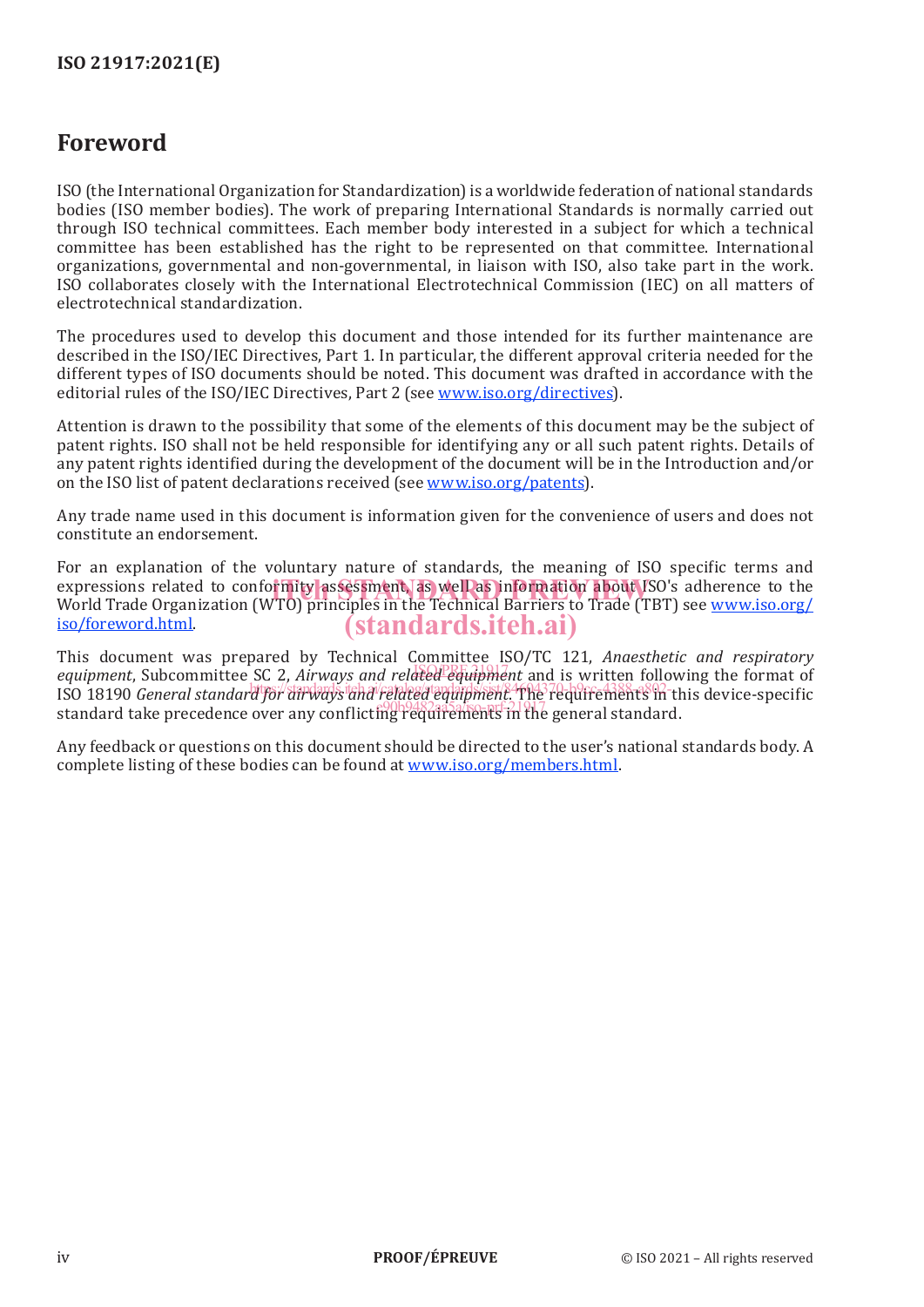## **Introduction**

*Voice prostheses* are used to restore voice in patients after total laryngectomy. They are placed into a surgically created tracheoesophageal puncture (TEP). The placement can be performed during the laryngectomy (primary placement), later after healing as an endoscopic procedure (secondary placement) or in order to replace a *voice prosthesis* (replacement procedure). There exist different prosthesis specific placement tools to insert a *voice prosthesis* into the TEP. Placement of the *voice prosthesis* can be performed via the tracheostoma (anterograde), via the mouth (retrograde) and via the surgical wound (intraoperative).

*Voice prostheses* have three essential functions:

- they prevent spontaneous closure of the TEP;
- they allow airflow into the pharynx for the creation of speech;
- they seal the TEP during swallowing.

Safe retention of the *voice prosthesis* is achieved by the oesophageal and tracheal flanges. The oesophageal flange is placed into the oesophagus, the tracheal flange is placed in the trachea. In order to prevent leakage of food and saliva into the trachea *voice prostheses* have a one-way valve that opens in the direction of the oesophagus.

*Voice prostheses* have a limited service life and have to be replaced if they start leaking or if they are overgrown with a biofilm.<br> **Example 12** Teh STANDARD PREVIEW

# There are two groups of *voice prostheses*:<br>
(**standards.iteh.ai**)

- indwelling *voice prostheses* and
- non-indwelling *voice prostheses.* ISO/PRF 21917

https://standards.iteh.ai/catalog/standards/sist/84604370-b9cc-4388-a802-

Indwelling *voice prostheses* are placed by a professional (e.g., speech-language pathologist, physician) and left in the TEP until they fail. They are then replaced.

Non-indwelling *voice prostheses* are replaced by the patient himself after a certain training period.

The following three most common test methods have been included to determine:

- a) *Leakage*, which provides information about the basic one-way function of the *voice prosthesis* valve.
- b) the valve *opening pressure*, which evaluates the ability of the valve to withstand phenomena that can cause leaking/aspiration during swallowing and inspiration.
- c) *characteristic curve*, which allows an assessment of the air flow resistance of the *voice prosthesis* during speech.

Annex A contains rationale statements for some of the requirements of this document and recommendations that have been incorporated into this document. It is considered that knowledge of the reasons for the requirements and recommendations will not only facilitate the proper application of this document but will expedite any subsequent revisions.

Throughout this document the following print types are used:

- Requirements and definitions: roman type;
- Informative material appearing outside of tables, such as notes, examples and references: smaller type;
- *Terms defined in clause 3: italic type*.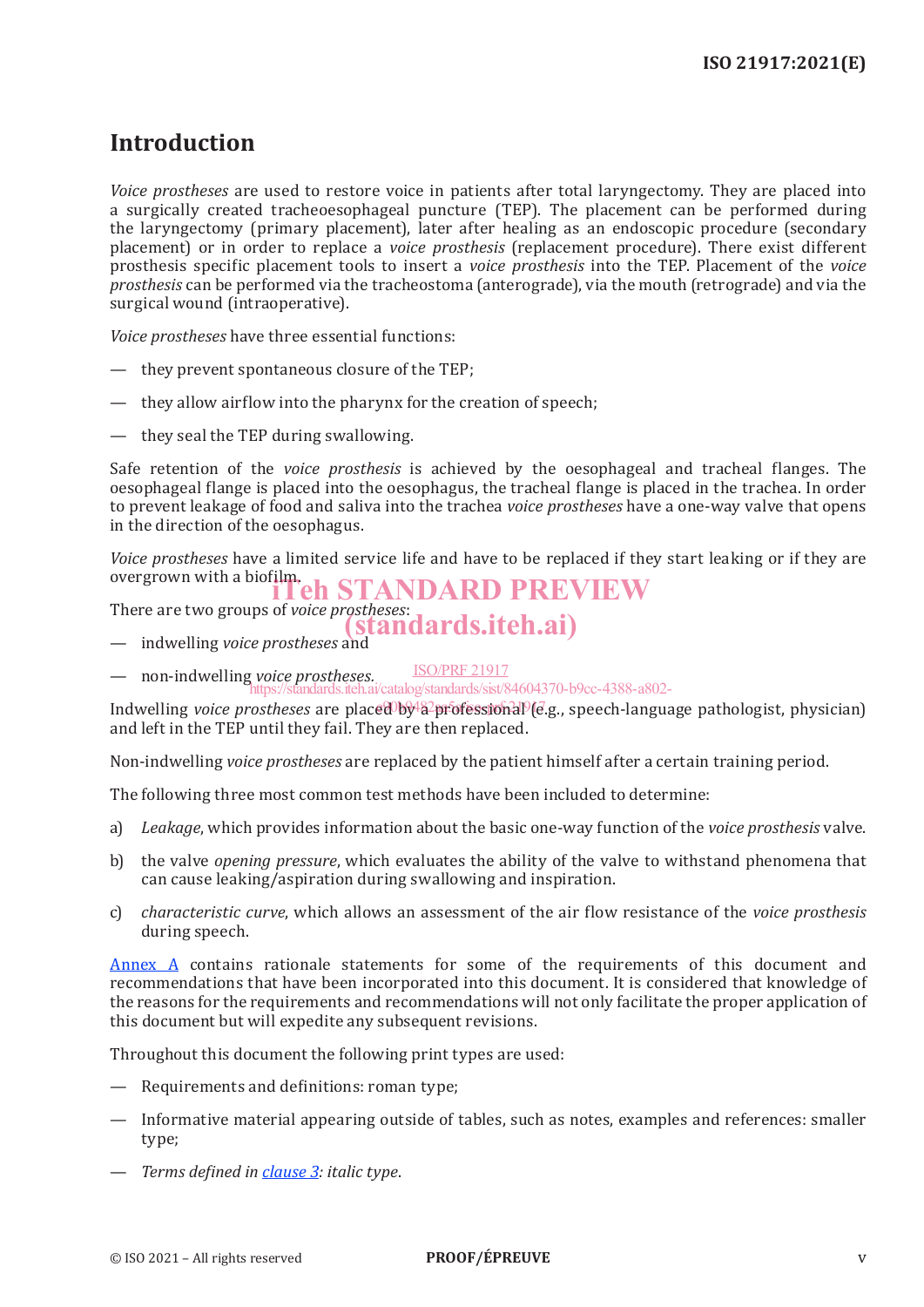# iTeh STANDARD PREVIEW (standards.iteh.ai)

ISO/PRF 21917 https://standards.iteh.ai/catalog/standards/sist/84604370-b9cc-4388-a802 e90b9482aa5a/iso-prf-21917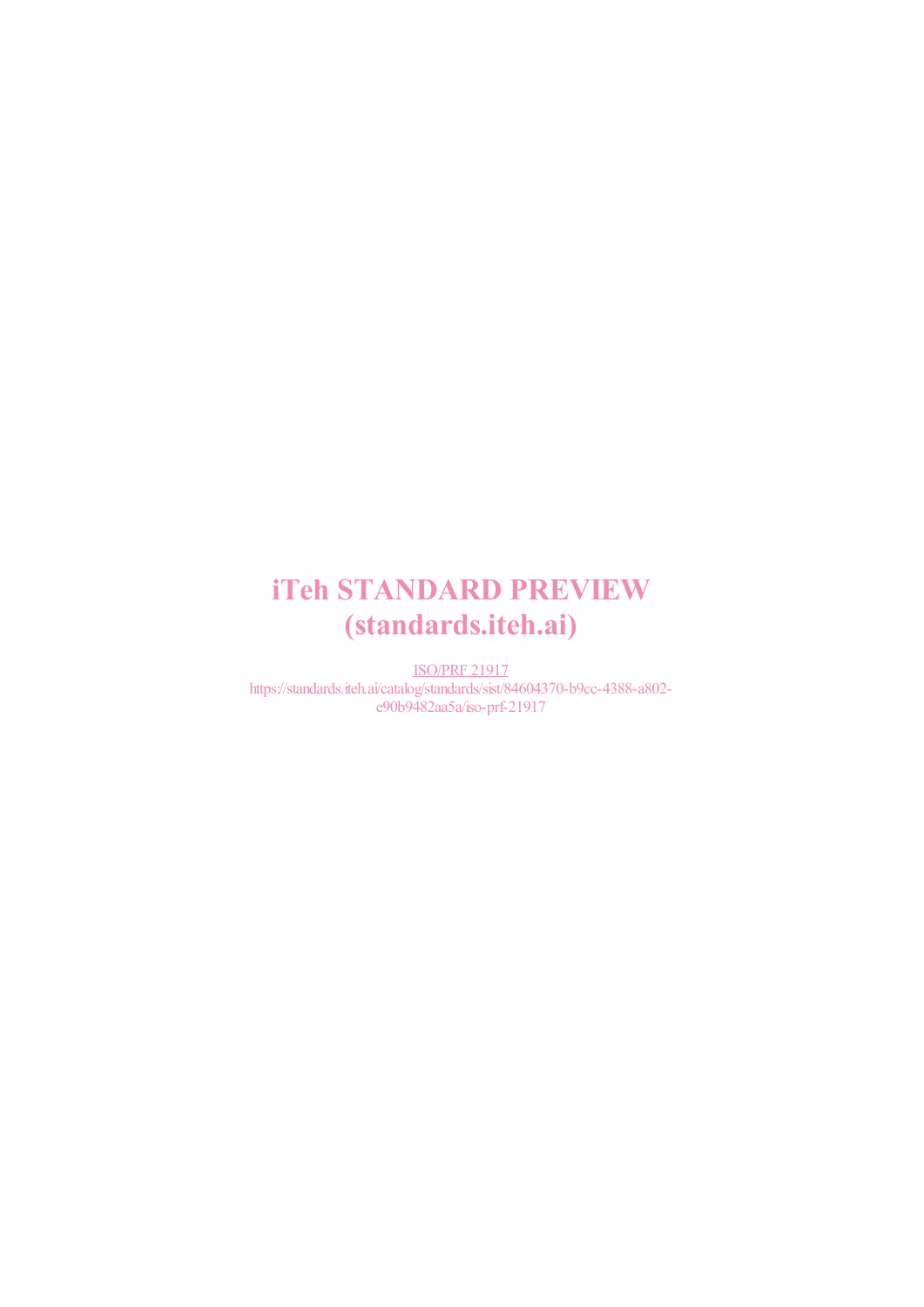## **Anaesthetic and respiratory equipment — Voice prostheses**

#### **1 Scope**

This document specifies performance requirements for *voice prostheses* including requirements for marking, packaging and information to be provided by the manufacturer as well as test methods for the evaluation of physical characteristics of *voice prostheses*.

NOTE There is guidance or rationale for this list item contained in  $A.2$ .

#### **2 Normative references**

The following documents are referred to in the text in such a way that some or all of their content constitutes requirements of this document. For dated references, only the edition cited applies. For undated references, the latest edition of the referenced document (including any amendments) applies.

ISO 11607-1, *Packaging for terminally sterilized medical devices — Part 1: Requirements for materials, sterile barrier systems and packaging systems*

ISO 18190:2016, *Anaesthetic and respiratory equipment* — General requirements for airways and related *equipment* (standards.iteh.ai)

ISO 18562-1, *Biocompatibility evaluation of breathing gas pathways in healthcare applications — Part 1:*  Evaluation and testing within a risk management process

https://standards.iteh.ai/catalog/standards/sist/84604370-b9cc-4388-a802-

e90b9482aa5a/iso-prf-21917

#### **3 Terms and definitions**

For the purposes of this document, the terms and definitions given in ISO 18190 and the following apply.

ISO and IEC maintain terminological databases for use in standardization at the following addresses:

— ISO Online browsing platform: available at https://www.iso.org/obp

— IEC Electropedia: available at https://www.electropedia.org/

#### **3.1**

#### **characteristic curve**

curve that defines the relationship between pressure and flow across the voice prosthesis

#### **3.2**

#### **flange dimension**

main dimensions of the tracheal and oesophageal flanges

EXAMPLE For a round flange, the outside diameter; for an oval flange, the major and minor dimensions.

#### **3.3**

#### **in-situ service life**

time between insertion and removal of a voice prosthesis

#### **3.4**

#### **leakage**

the rate at which the test media leaks from the oesophageal side to the tracheal side of the voice prosthesis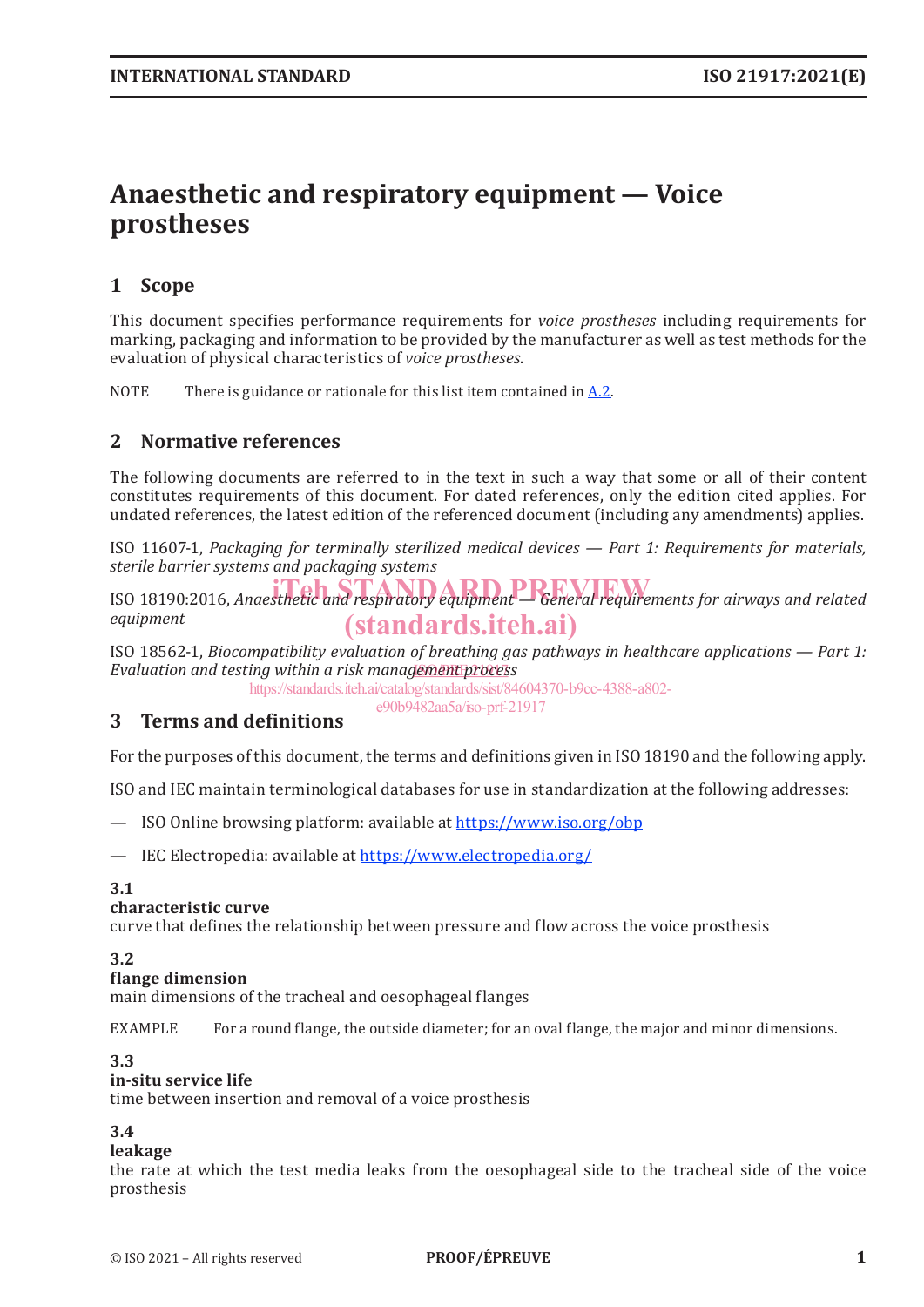#### **3.5**

#### **opening pressure**

minimal pressure that opens the valve

#### **3.6**

#### **outer shaft diameter**

largest outer diameter of the voice prosthesis shaft between the flanges

#### **3.7**

#### **shaft length**

distance between the oesophageal and the tracheal flanges of the voice prosthesis

#### **3.8**

#### **type test**

test on a representative sample of the *voice prosthesis* with the objective of determining if the voice prosthesis as designed and manufactured can meet specified requirements

[SOURCE: IEC 60601-1:2005, 3.135, modified by replacing "equipment" by "voice prosthesis" and making more generic]

#### **3.9**

#### **voice prosthesis**

medical device, introduced into a tracheoesophageal puncture, that allows expiratory airflow into the oesophagus for tracheoesophageal speech but prevents the leakage of fluids into the airway

Note 1 to entry: See the rationale for Scope contained in A2RD PREVIEW

#### **4 General requirements**

# (standards.iteh.ai)

The requirements of ISO 18190:2016, Clause 4 shall apply.<sub>1917</sub>

https://standards.iteh.ai/catalog/standards/sist/84604370-b9cc-4388-a802 e90b9482aa5a/iso-prf-21917

#### **5 Materials**

#### **5.1 General**

The requirements of ISO 18190:2016, Clause 5 shall apply.

#### **5.2 Biological safety of gas pathways**

*Voice prostheses* shall be evaluated in accordance with ISO 18562-1.

Check compliance by inspection of the technical file.

#### **6 Design requirements**

#### **6.1 General requirements**

The applicable requirements of ISO 18190:2016, Clause 6 shall apply.

#### **6.2 Valve** *leakage*

The *leakage* through the *voice prosthesis* valve, shall be < 100 ml/min.

Check compliance by the test method given in  $B.3$ .

NOTE There is guidance or rationale for this list item contained in A.3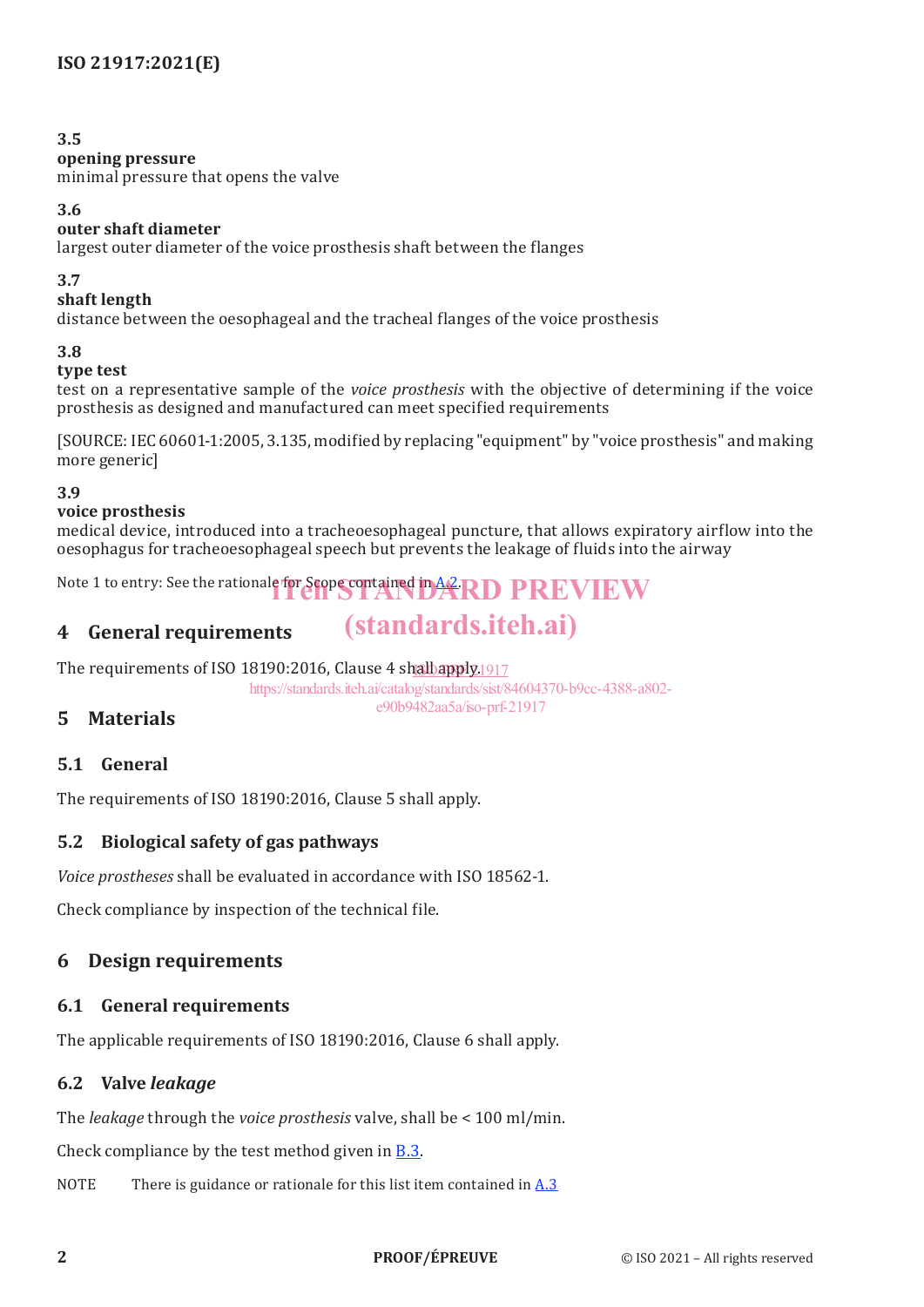#### **6.3 Valve** *opening pressure*

The average valve *opening pressure*, determined using the test method given in B.4, shall be declared by the manufacturer in the instructions for use, [see  $9.2$  g)].

Check compliance by inspection of the instructions for use and the technical file.

NOTE There is guidance or rationale for this list item contained in  $A.4$ .

#### **6.4** *Characteristic curves*

*Characteristic curves* of *voice prostheses*, generated by the test method given in B.5, shall be declared by the manufacturer in the instructions for use, [see 9.2 h)].

Check compliance by inspection of the instructions for use and the technical file.

NOTE There is guidance or rationale for this list item contained in  $A.5$ .

#### **7 Requirements for** *voice prostheses* **supplied sterile**

The requirements of ISO 18190:2016, Clause 7 shall apply.

See also Clause 8.

## 8 Packaging of *voice prostheses* supplied sterile VIEW

Packaging of *voice prostheses* su**pplied sterile shall conform wit**h ISO 11607-1.

#### **9** Information supplied by the manufacturer https://standards.iteh.ai/catalog/standards/sist/84604370-b9cc-4388-a802-

e90b9482aa5a/iso-prf-21917

#### **9.1 General requirements**

The applicable requirements of ISO 18190:2016, Clause 9 shall apply.

#### **9.2 Marking**

**9.2.1** *Voice prostheses* shall be marked with the following:

- a) *shaft length* in mm;
- b) *outer shaft diameter* in mm or circumference in Charrière/French gauge (CH/Fr).

**9.2.2** Individual packs shall be marked with the following:

a) *shaft length* in mm;

- b) *outer shaft diameter* in mm or circumference in Charrière/French gauge (CH/Fr);
- c) type and model of *voice prosthesis*;
- d) tracheal *flange dimension(s)* in mm;
- e) oesophageal *flange dimension*(*s*) in mm, if different from d).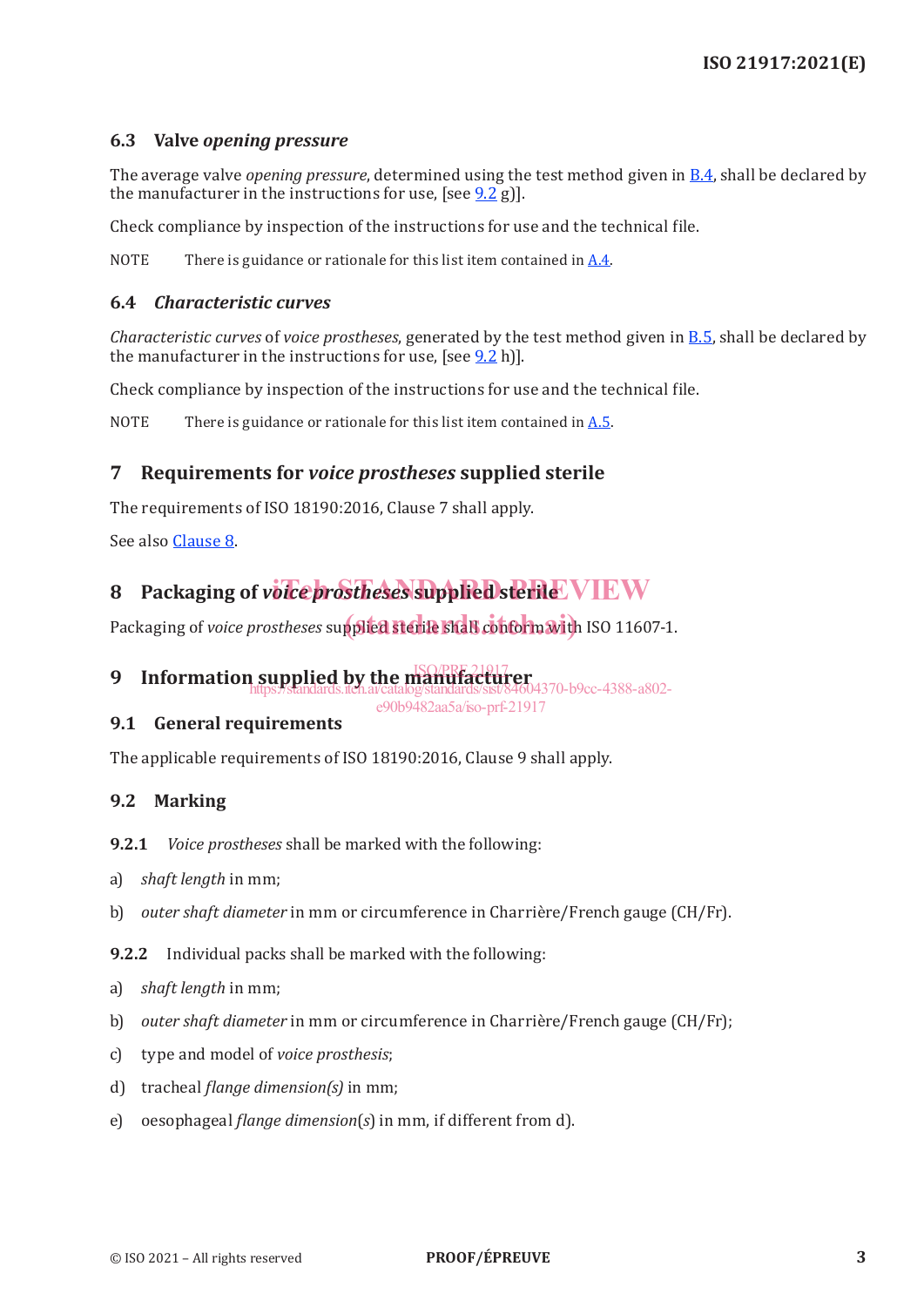#### **9.3 Instructions for use**

The manufacturer shall provide instructions for use that shall contain, in addition to the information specified in  $9.2.1$ , the following:

- a) instructions for the safe removal of the *voice prosthesis* including instructions for cleaning;
- b) the maximum *in-situ lifetime* expressed in days;
- c) information about radiographic identity (see ISO 18190:2016, 6.1.3);
- d) information about the type of valve mechanism;

e.g. flap valve, duck bill valve, ball valve.

- e) if applicable, a warning to the effect that the *voice prosthesis* is non-sterile and for replacement procedure only;
- f) the valve *leakage* rate in ml/min and the media used for the test;
- g) valve *opening pressure* in hPa;
- h) the *characteristic curve*.

Flows should be indicated in l/min. Static pressure differences should be indicated in hPa.

## iTeh STANDARD PREVIEW (standards.iteh.ai)

ISO/PRF 21917 https://standards.iteh.ai/catalog/standards/sist/84604370-b9cc-4388-a802 e90b9482aa5a/iso-prf-21917